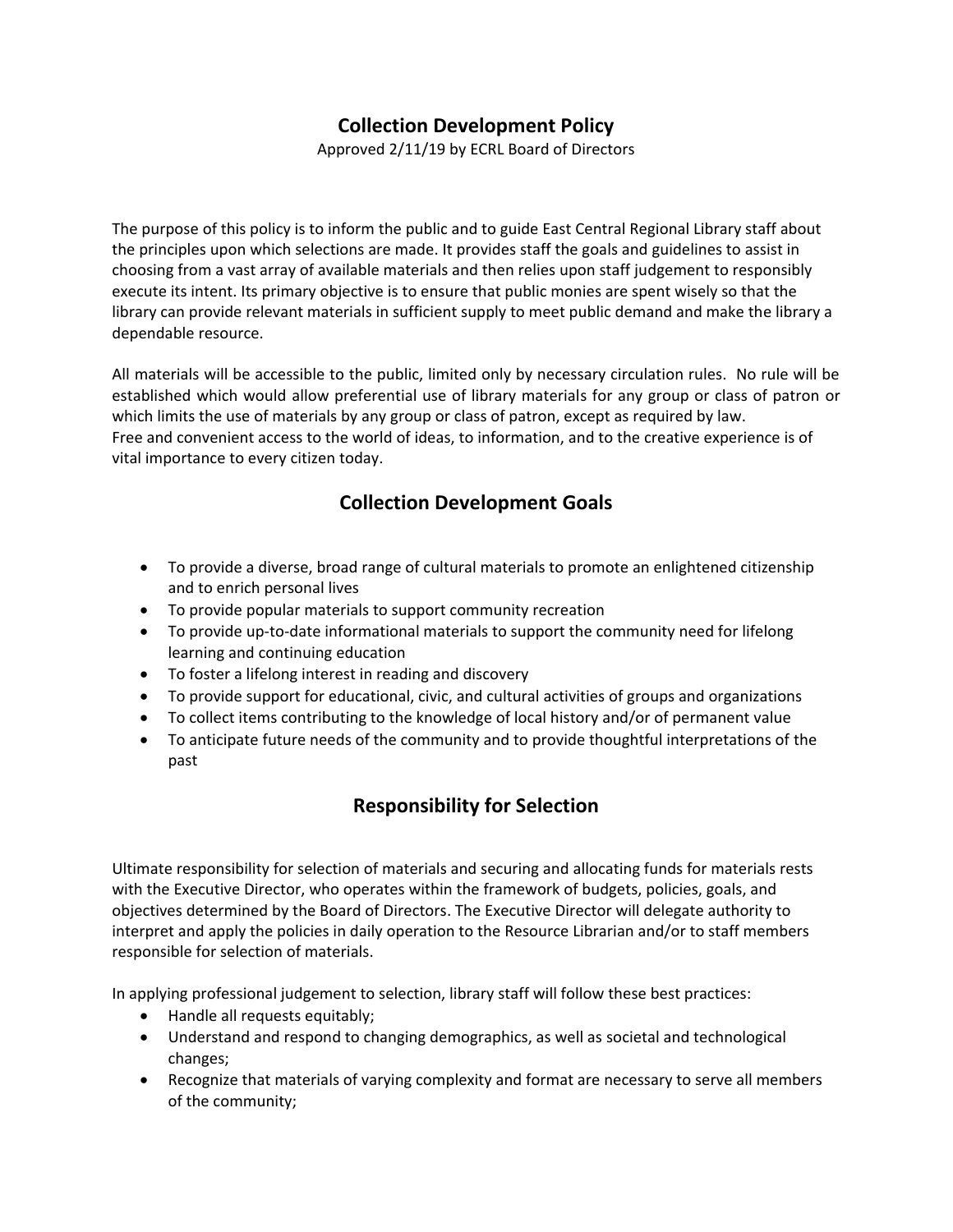- Balance individual and community needs;
- Seek continuous improvement through ongoing measurement.

## **Method of Selection**

East Central Regional Library purchases materials from a wide variety of sources. Acquisitions and selection decisions are made in a manner most efficient and cost effective for East Central Regional Library. Vendors, publishers and authors may submit written or electronic information for consideration.

East Central Regional Library does not select through unsolicited materials preview; unsolicited telephone orders, or other processes that require return of materials not selected or meetings with sales representatives. Materials sent to or given to East Central Regional Library for purchase consideration will be treated as donations and will not be acknowledged or returned.

# **General Criteria for Selection & Collection Priorities**

To develop and maintain an excellent collection, materials are evaluated according to one or more of the following criteria. An item may be included or excluded on any one or more of the following criteria:

- Currency
- Authority
- Suitability of form for library use
	- $\circ$  The Library collection offers materials in a variety of formats, which may include materials in physical or digital format. Criteria for new formats and removal of old formats is at the discretion of the Library based on a variety of factors such as usage, cost, space, availability, accessibility, and technology longevity.
- Suitability of subject and style for intended audience
	- $\circ$  Materials are purchased for the independent learner rather than textbooks or other curriculum materials designed for the more formal student.
	- $\circ$  General treatments are chosen over those that are specialized, scholarly or primarily for professional use.
- Cost, in relation to the wise use of available resources
- Relation to existing collection and to other material on the subject
	- $\circ$  The Library will make available a representative selection of materials on subjects; it will not seek to acquire all the materials on any given subject. Instead the Library will attempt to provide those materials through interlibrary loan as needed.
- Favorable information in published critical reviews or bibliographies
- Requests by East Central Regional Library patrons
	- $\circ$  The Library welcomes requests that specific library materials be purchased for the collection from community members. Requests will be considered for purchase using the established selection procedures and the Collection Development Policy. Policy and budget may limit the ability of East Central Regional Library to provide all requested materials. A reliable review for each title is desirable before a decision is made to purchase the material for the Library collection. Whenever possible, Interlibrary Loan will be offered for items East Central Regional Library does not purchase.
- Present and potential relevance to community needs and/or local interest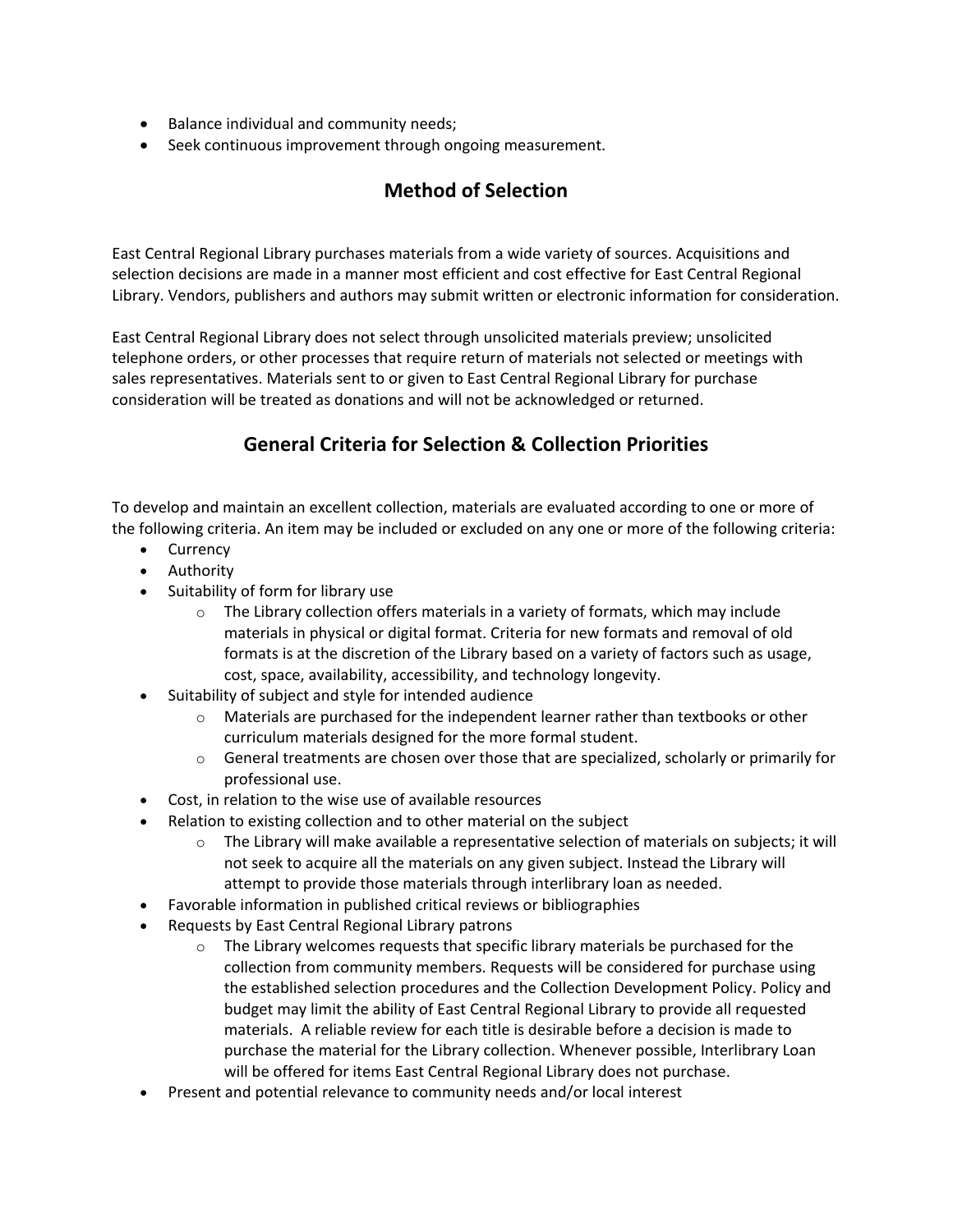## **Cataloging & Placement of Library Materials**

East Central Regional Library participates in a library community that agrees on standards for cataloging and classification that enable greater resource sharing and accessibility.

The majority of items in the collection will not be assigned to a specific library location. The Integrated Library System in use at East Central Regional Library allows staff to float the majority of the collection. A floating item's location will automatically be changed to the library where the item is checked in. A small number of items may be assigned and not float at the discretion of the Resource Librarian. Unless otherwise specified, materials purchased with local or grant funds designated for a specific East Central Regional Library location will be assigned to that location for at least one calendar year.

### **Relationships to Other Libraries, Library Systems, & Library Services Affecting Collection Development**

The Library recognizes resources of other libraries in the area and shall not needlessly duplicate materials. East Central Regional Library selection staff will also consider state and national holdings of materials when making retention decisions. No library is able to purchase all materials needed by its patrons; therefore, materials not owned by the Library will be requested from other libraries through statewide and national library sources. The Library will seek to broaden these sources through agreements with other libraries and groups of libraries.

#### **Gifts**

The Library recognizes that gifts are an important source of library materials, and as such, East Central Regional Library welcomes gifts of library materials or money to buy such materials. All gift materials must meet the Collection Development Policy criteria guidelines for inclusion in the Library collection.

No gifts may be accepted which impose preconditions, such as special collection status, or special circulation rules. All materials added to the East Central Regional Library collection are the property of East Central Regional Library and, therefore, subject to the same conditions as all other library materials. Once a donation is given to the Library it will not be returned. The Library reserves the right to use and dispose of gift materials and funds as seems appropriate for current needs, which may include but is not limited to, inclusion in the Library collection, offering for sale, or disposal.

### **Collection Management**

Collection Management is the systematic evaluation of the collection designed to facilitate the repair or withdrawal of damaged, unused, or obsolete materials from the collection. East Central Regional Library staff members perform continuing analysis of the use of the collection, the needs and interests of the community, request lists, the availability of similar materials, cost and physical condition of specific volumes. These factors will be considered in determining the number of copies of each title East Central Regional Library should have and when an item should be replaced, repaired, or withdrawn. Selection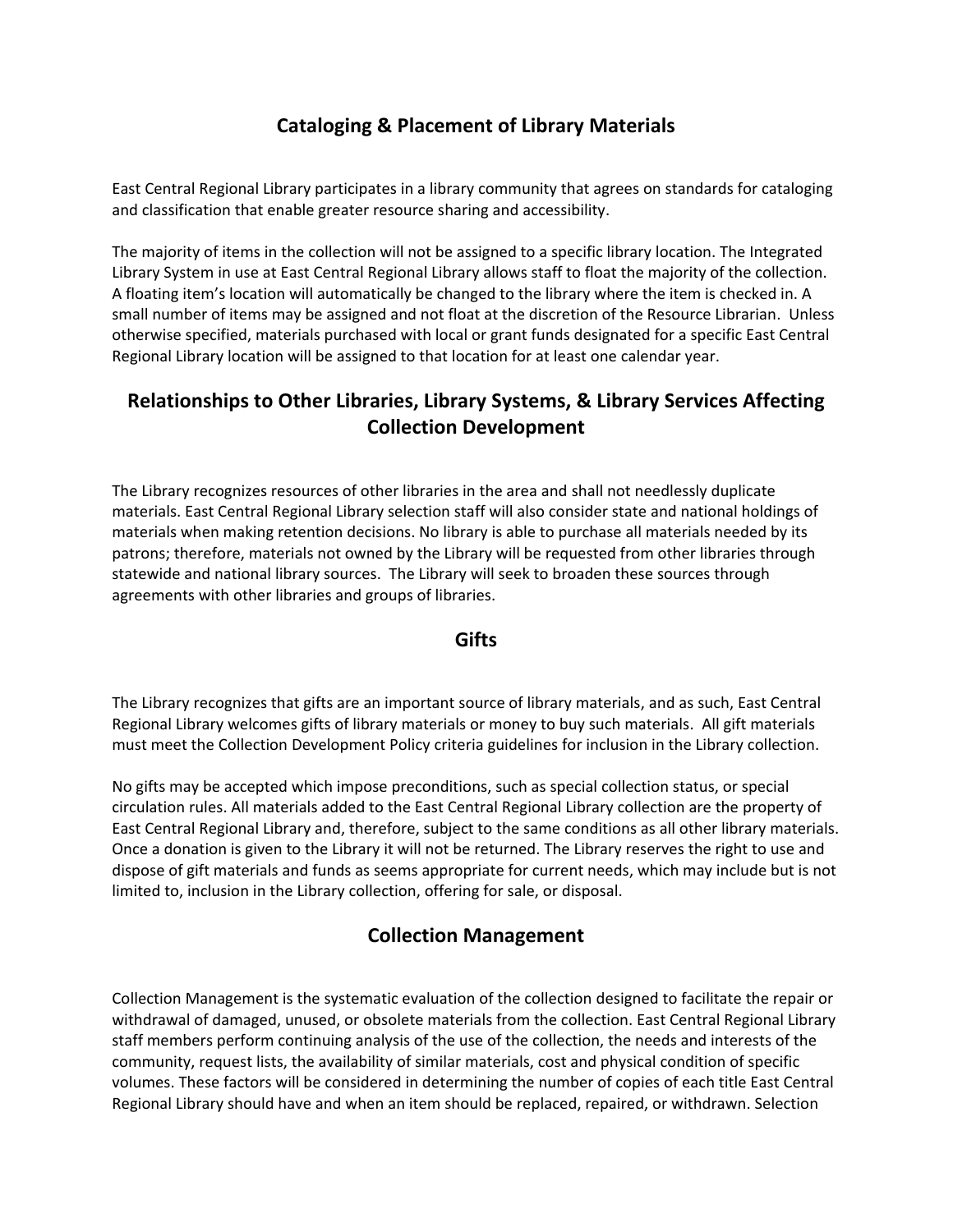staff will review all last copy removals to determine local, regional or national value. A title may be retained if it is deemed valuable on one of these levels.

As a guide, items are identified for withdrawal when they are:

- Factually inaccurate or obsolete
- Damaged or worn beyond repair
- No longer in demand as evidenced by circulation history
- Superseded by a new edition or a better title on the topic
- Of no discernible literary or topical merit
- Irrelevant to the needs of the community served
- Available elsewhere through reciprocal borrowing or interlibrary loan

### **Unowned Materials**

The Library will not permanently house material owned by others. It may use those materials for short-term display or under the terms of a specific contract in order to gain access to material which would benefit the general public.

#### **Intellectual Freedom**

East Central Regional Library incorporates as part of this policy the [Library Bill of Rights,](https://www.ala.org/advocacy/intfreedom/librarybill) the [Freedom to](https://www.ala.org/advocacy/intfreedom/freedomreadstatement)  [Read Statement,](https://www.ala.org/advocacy/intfreedom/freedomreadstatement) and the [Freedom to View Statement.](https://www.ala.org/advocacy/intfreedom/freedomviewstatement) The aforementioned documents are appendixes attached to the policy.

East Central Regional Library has the responsibility to serve all the residents of its community. It hereby adopts the philosophy that a public library will not curtail what an individual may or may not read, see, or hear. The Library strives to make available a representative selection of materials on subjects of interest to its patrons, including materials on various sides of controversial questions to enable patrons to make up their own minds about controversial subjects.

East Central Regional Library does not endorse particular beliefs or views; nor is the selection of any given material equivalent to sanction of the author's views.

East Central Regional Library is aware that one or more persons may take issue with the selection of any specific item, and will consider any expression of opinion by patrons. However, East Central Regional Library does not undertake the task of pleasing all patrons by the elimination of items selected after due deliberation under guidance of the policies expressed herein. Anticipated approval or disapproval by persons or groups will not be considered in the selection process.

Materials are selected on the basis of the content as a whole and without regard to the personal history of the author, composer, or producer. Each work is considered on its own merit.

Library materials will not be marked or identified by East Central Regional Library to show approval or disapproval of the contents. Materials will not be sequestered except for the purpose of protecting them from damage or theft. Selection of materials will not be inhibited by the possibility that materials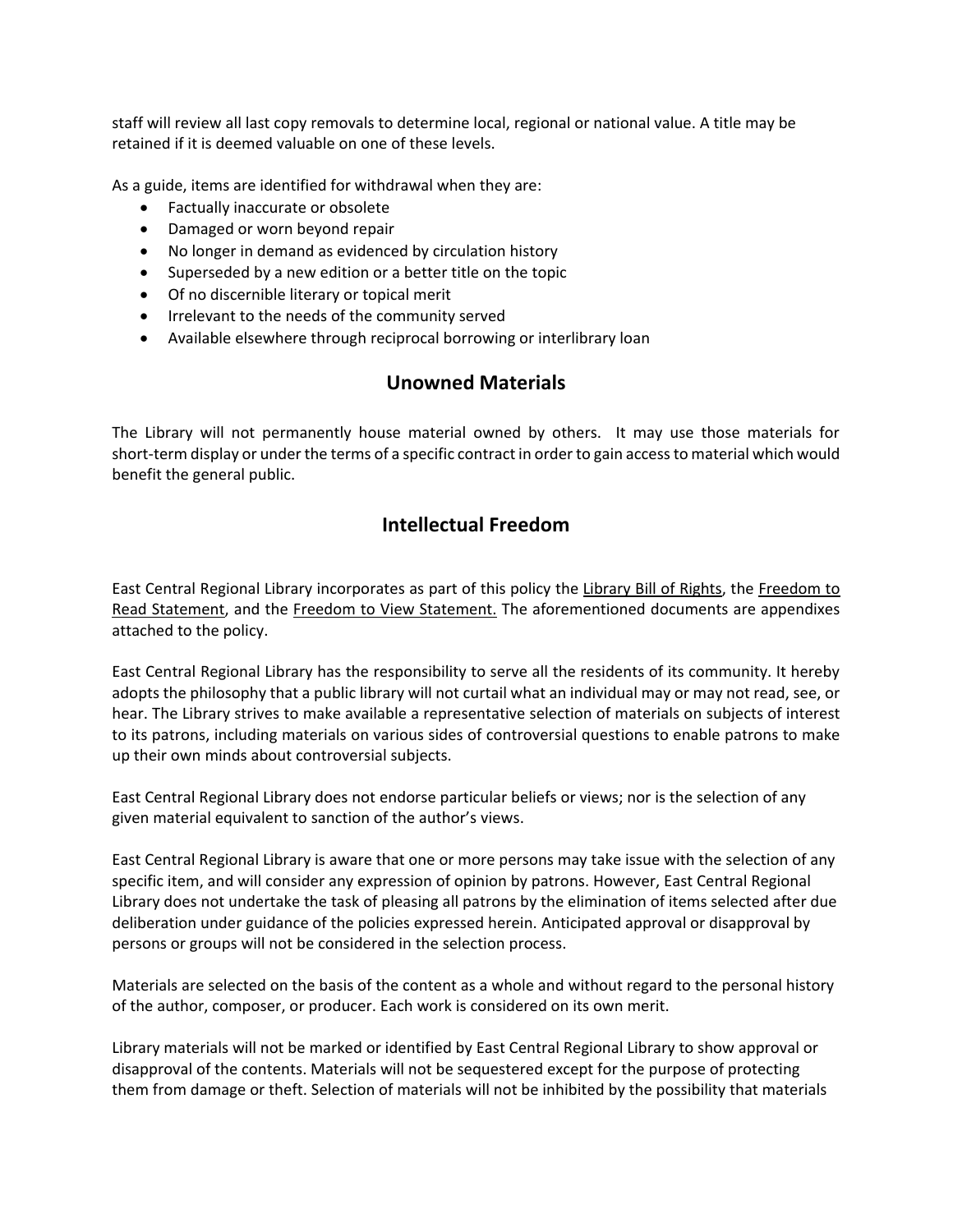may come into the possession of minors; monitoring the reading and viewing of children is entirely the responsibility of their parents or legal guardians.

#### **Reconsideration of Materials**

Any citizen may request that the Library explain its acquisition of a book or other library material. A complaint will not result in immediate removal of that item. East Central Regional Library will reconsider any material in its collection upon written request from a patron on a Request for Reconsideration form (see Appendix A). The Request for Reconsideration Form may also be used if a requested item is not selected for the collection. The Library requests that that the citizen read this policy before filling out the form.

### **Appendix A**

#### **Request for Reconsideration of Library Materials**

The following procedures will be followed to process a "Request for Reconsideration of Library Materials."

- 1. The patron will initiate a "Request for Reconsideration of Library Materials" with the public service staff.
- 2. The formal complaint is forwarded to the Resource Librarian.
- 3. A letter acknowledging the complaint will be sent by the Resource Librarian with the approval of the Executive Director within five business days of receipt.
- 4. If the patron wishes further action they may schedule a conference with the Executive Director to discuss the material in detail. The Executive Director will summarize such conferences, render a written decision within 15 days concerning the retention or removal of the material, and forward such decision to the patron.
- 5. In the event the patron is not satisfied with the decision of the Executive Director, the patron may request to appear before the Board of Directors to present their concerns at a regularly scheduled meeting. The Board will consider the patron's concerns along with the rationale for the Executive Director's decision. The Library Board will issue a written decision for the patron and the Board minutes no later than ten days following its next regular meeting.

[Request for Reconsideration Forms](https://ecrlib.org/wp-content/uploads/2022/03/Request-for-Reconsideration-of-Library-Material.pdf) are available at all libraries.

### **Appendix B**

#### **Adopted Intellectual Freedom Documents**

- 1. [Library Bill of Rights](https://www.ala.org/advocacy/intfreedom/librarybill)
- 2. [Freedom to Read](https://www.ala.org/advocacy/intfreedom/freedomreadstatement)
- 3. [Freedom to View](https://www.ala.org/advocacy/intfreedom/freedomviewstatement)